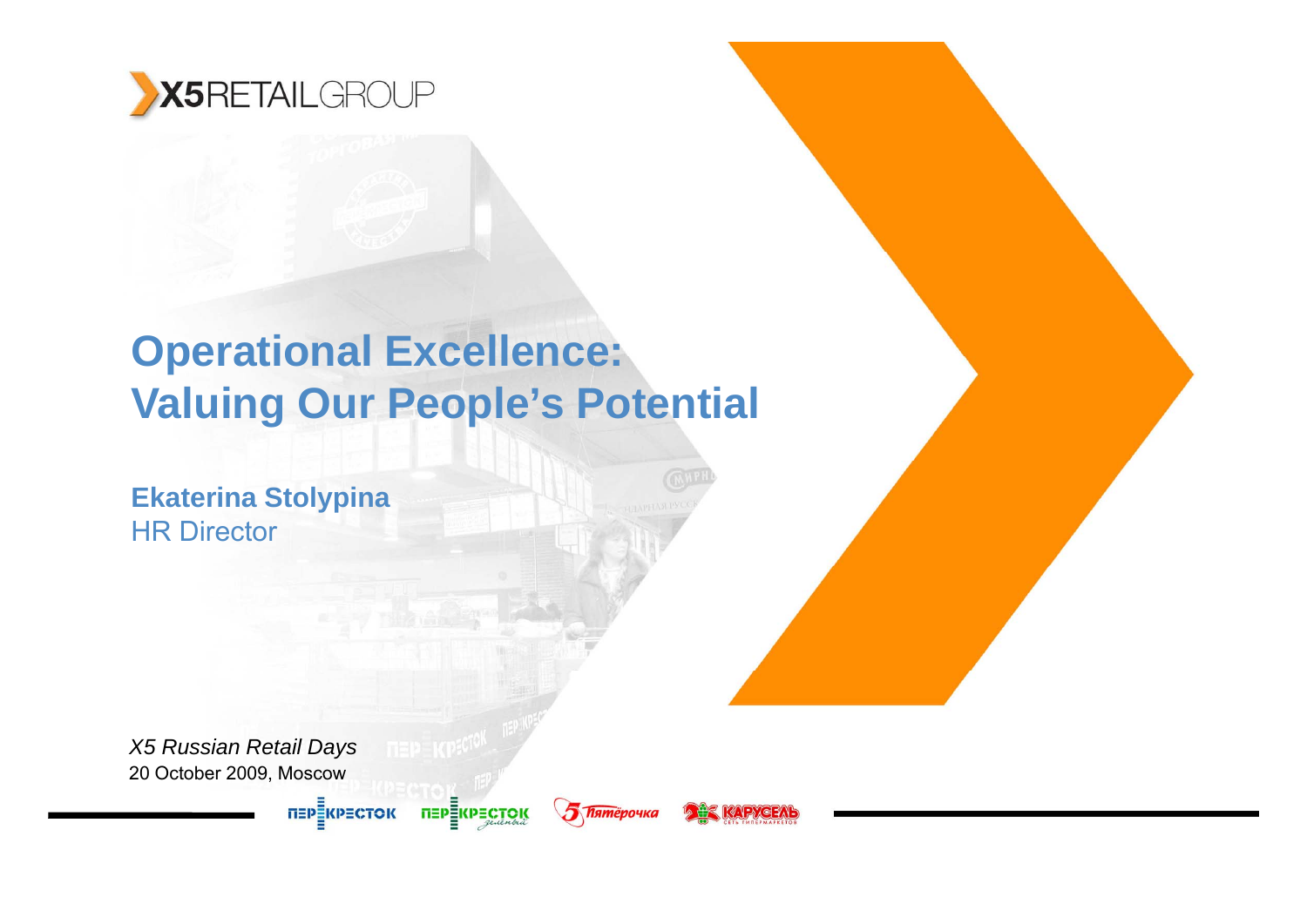

This presentation does not constitute or form part of and should not be construed as an advertisement of securities, an offer or invitation to sell or issue or the solicitation of an offer to buy or acquire or subscribe for securities of X5 Retail Group N.V. or any of its subsidiaries or any depositary receipts representing such securities in any jurisdiction or an invitation or inducement to engage in investment activity in relation thereto. In particular, this presentation does not constitute an advertisement or an offer of securities in the Russian Federation.

No part of this presentation, nor the fact of its distribution, should form the basis of, or be relied on in connection with, any contract or commitment or investment decision whatsoever.

No representation, warranty or undertaking, express or implied, is given by or on behalf of X5 Retail Group N.V. or any of its directors, officers, employees, shareholders, affiliates, advisers, representatives or any other person as to, and no reliance should be placed on, the fairness, accuracy, completeness or correctness of the information or the opinions contained herein or any other material discussed at the presentation. Neither X5 Retail Group N.V. nor any of its directors, officers, employees, shareholders, affiliates, advisors, representatives or any other person shall have any liability whatsoever (in negligence or otherwise) for any loss howsoever arising from any use of this presentation or any other material discussed at the presentation or their contents or otherwise arising in connection with the presentation.

This presentation includes statements that are, or may be deemed to be, "forward-looking statements", with respect to the financial condition, results, operations and businesses of X5 Retail Group N.V. These forward-looking statements can be identified by the fact that they do not only relate to historical or current events. Forward-looking statements often use words such as" anticipate", "target", "expect", "estimate", "intend", "expected", "plan", "goal" believe", or other words of similar meaning.

By their nature, forward-looking statements involve risk and uncertainty because they relate to future events and circumstances, a number of which are beyond X5 Retail Group N.V's control. As a result, X5 Retail Group N.V's actual future results may differ materially from the plans, goals and expectations set out in these forward-looking statements. X5 Retail Group N.V. assumes no responsibility to update any of the forward looking statements contained in this presentation.

This presentation is not for distribution in, nor does it constitute an offer of securities for sale, or the solicitation of an offer to subscribe for securities in Australia, Canada, Japan or in any jurisdiction where such distribution, offer or solicitation is unlawful. Neither the presentation nor any copy of it may be taken or transmitted into the United States of America, its territories or possessions, or distributed, directly or indirectly, in the United States of America, its territories or possessions or to, or viewed by any U.S. person as defined in Regulation S under the US Securities Act 1933 (the "Securities Act"). Any failure to comply with these restrictions may constitute a violation of United States, Australian, Canadian or Japanese securities laws. The distribution of this presentation in certain jurisdictions may be restricted by law and persons into whose possession this document or any other document or other information referred to herein comes should inform themselves about, and observe, any such restrictions. Any failure to comply with these restrictions may constitute a violation of the securities law of any such jurisdiction.

For Russian law purposes, the securities mentioned in this presentation (the "Securities") represent foreign securities. It is not permitted to place or publicly circulate the Securities on the territory of the Russian Federation at present. No prospectus for the issue of the Securities has been or is intended to be registered with the Federal Service for Financial Markets of the Russian Federation. The information provided in this presentation is not intended to advertise or facilitate the offer of the Securities in the territory of the Russian Federation. This presentation does not represent an offer to acquire the Securities or an invitation to make offers to acquire the Securities.

The information and opinions contained in this document are provided as at the date of this presentation and are subject to change without notice. Some of the information is still in draft form and neither X5 Retail Group N.V. nor any other party is under any duty to update or inform recipients of this presentation of any changes to such information or opinions. In particular, it should be noted that some of the financial information relating to X5 Retail Group N.V. and its subsidiaries contained in this document has not been audited and in some cases is based on management information and estimates.

Neither X5 Retail Group N.V. nor any of its agents, employees or advisors intend or have any duty or obligation to supplement, amend, update or revise any of the statements contained in this presentation.

**Пятёрочка** 

**TEP**KPECTOK

**ПЕРЕКРЕСТОК** 

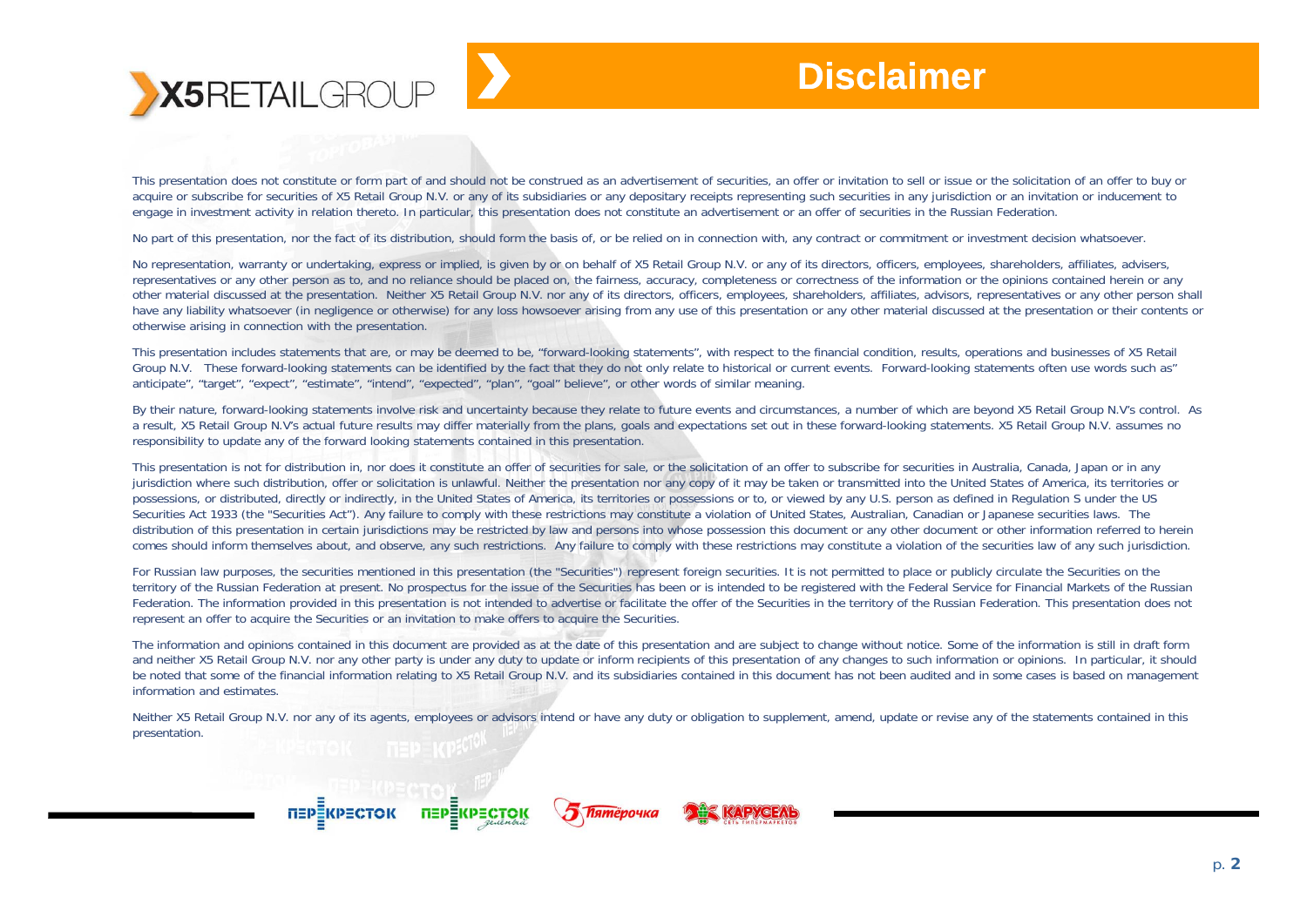

**X5 Employs over 61,000 People and Creates New Job Opportunities Every Day**

**We Pay Competitive Wages and Motivate, Measure and Reward Performance**

**We are Targeting Significant Improvements in Employee Productivity**

**5 Пятёрочка** 

**Our Training & Development Programs Drive Quality, Service and Effi <sup>c</sup> <sup>e</sup> cy i <sup>n</sup>**

**X5 is Engaging Employees Every Day to Build a Strong Corporate Culture:** 

**LAR MARYERAT** 

- $\checkmark$ **Company Pride**
- $\checkmark$ **Business Ethics**
- $\checkmark$ **Respect for People**

**ПЕРЕКРЕСТОК** 

ПЕРЁКРЕСТОК

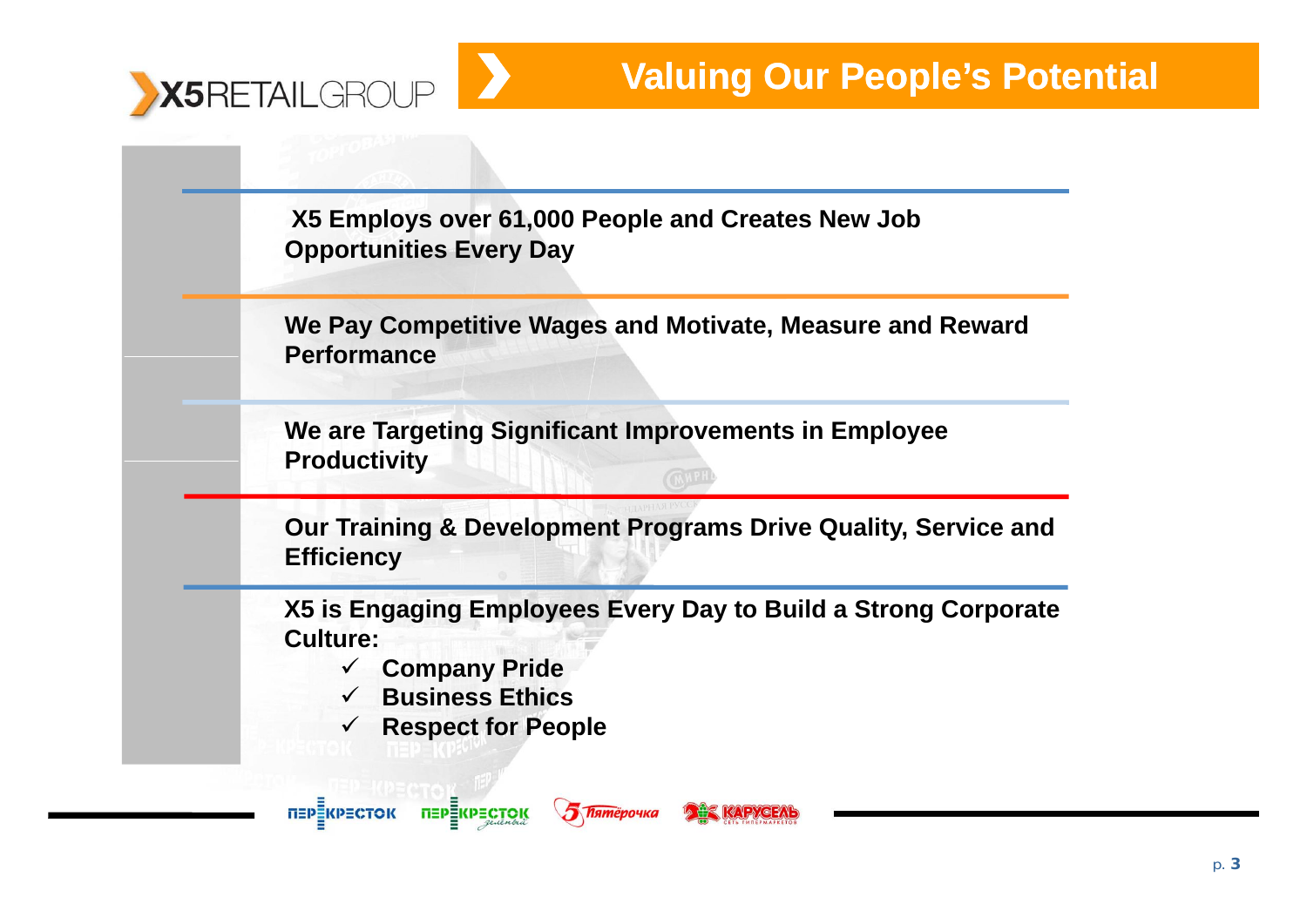

## **Key Employment Figures**

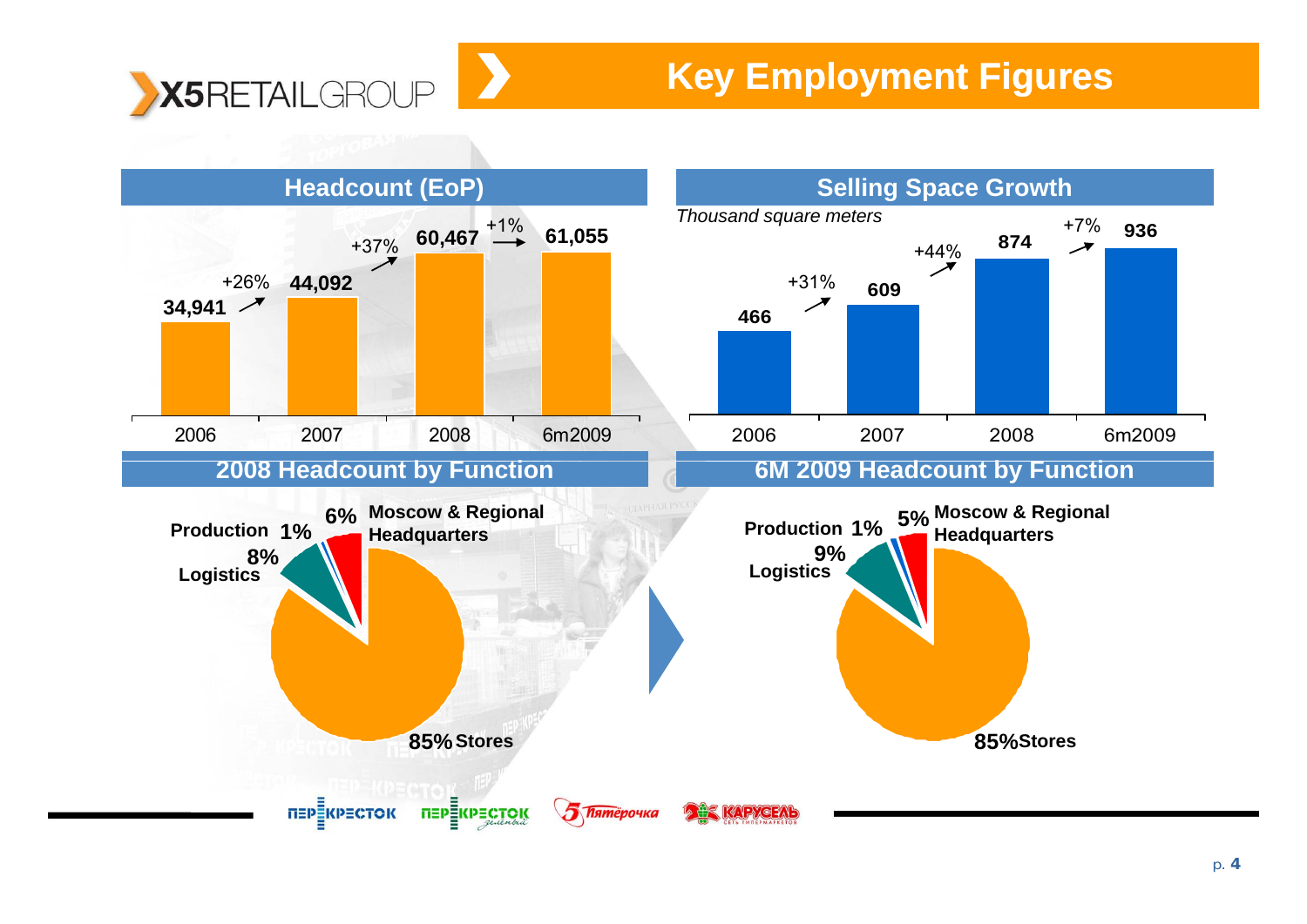### **We Motivate, Measure & Reward Performance**

X5's Compensation and Benefits Policy is Directly Linked to the Company's **Strategic Goals**

…to Deliver Growth & Long-Term Leadership

X5RETAILGROUP

**ht**<br> **Fight** for Talents… **Capital Invested…** …to Achieve Operational **Excellence** 

#### **X5's Reward Strategy**

**Correlation of key managers' compensation proposed by the Company and other employers ensures right balance between directly affects our ability to attract and retain best professionals who drive Company's success and longterm leadership**

**Compensation and benefits policy with respect to line managers**  ensures right balance between **competitive situation in the labor market, employees' performance and control over staff costs**

**5 Пятёрочка** 

**ПЕРЁКРЕСТОК**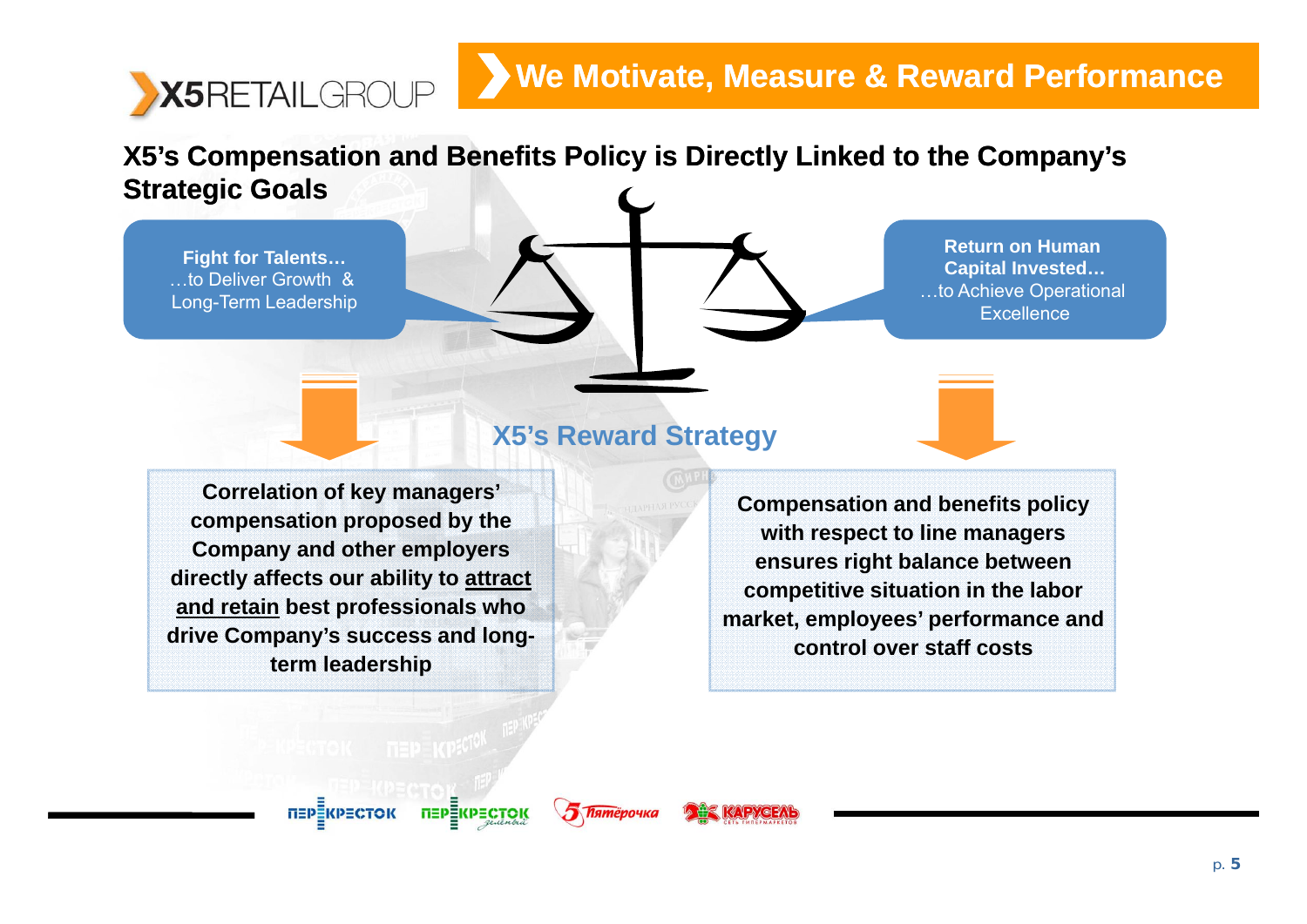# X5RETAILGROUP

## **We Motivate, Measure & Reward Performance**

X5 applies HayGroup job grading approach, which enables us to:

- ¾ Find a right balance between each grade's value to the Company and mark-to-market results
- $\triangleright$  Ensure competitive fixed compensation levels
- ¾ Align grades with short-term (bonuses) and long-term (ESOP) incentive schemes
- $\triangleright$  Align grades with social packages
- $\triangleright$  Efficiently manage staff costs

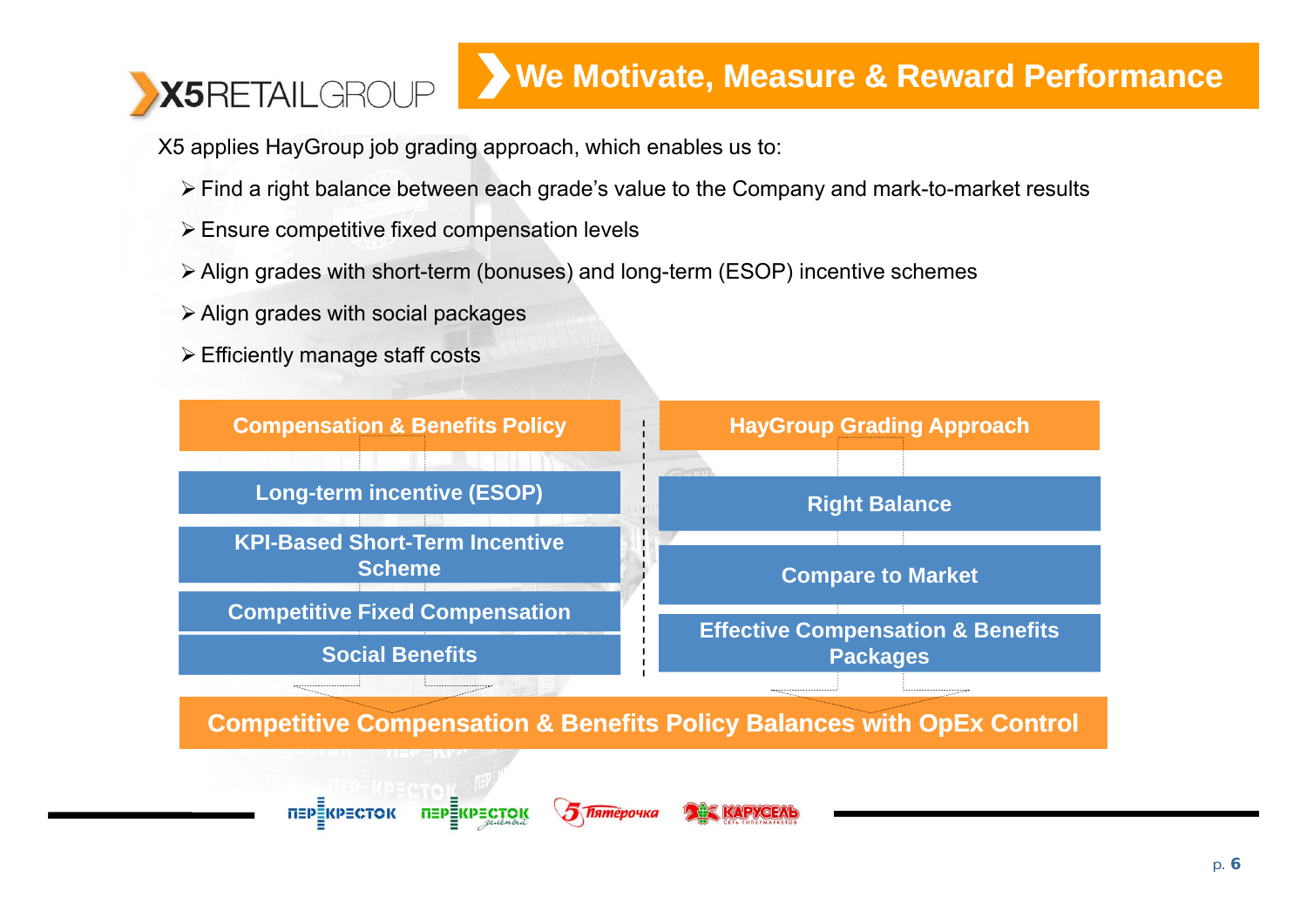

#### Performance-Based Short-Term Incentive Scheme

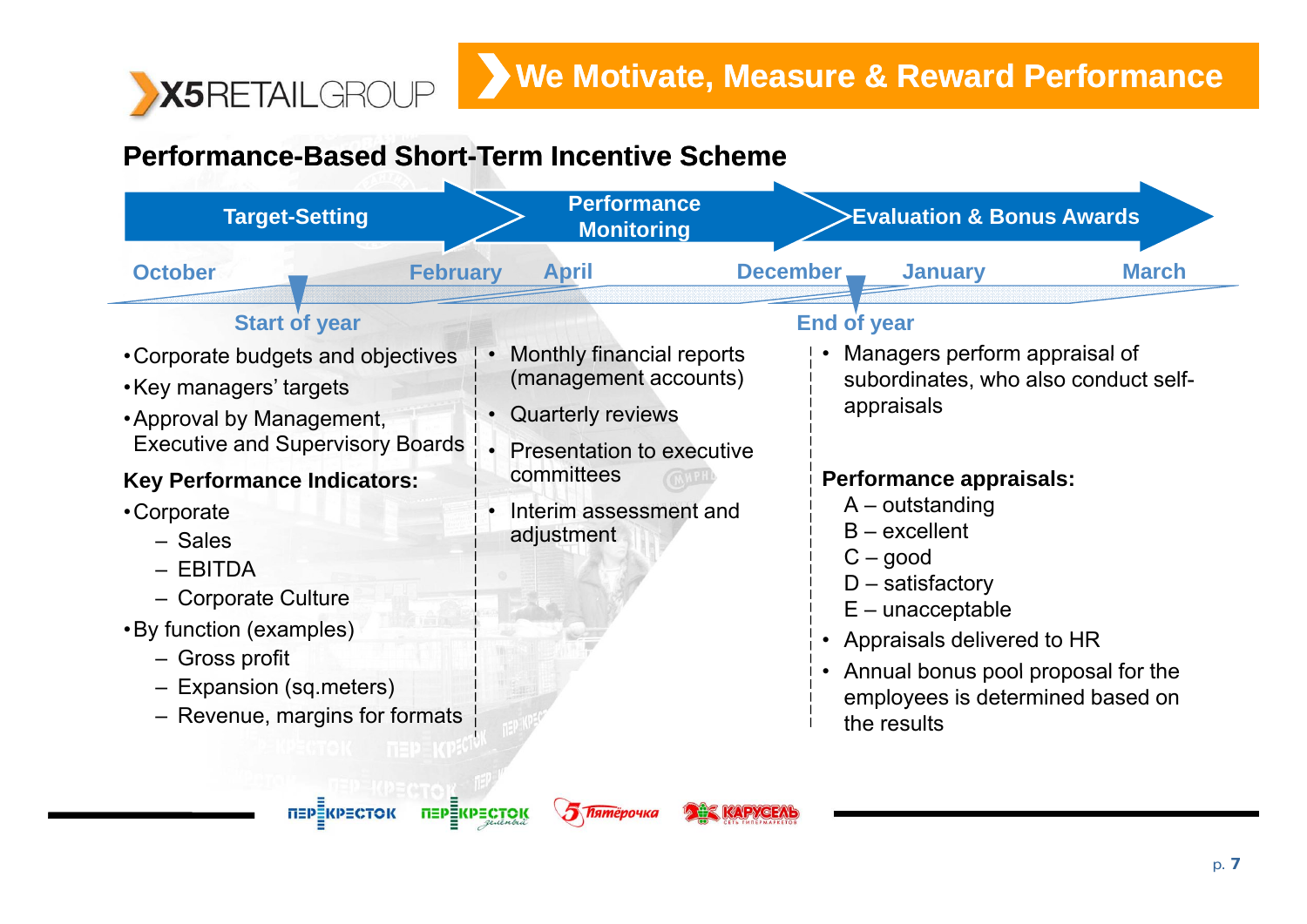

X5 Outperforms Most Russian Competitors in Terms of Sales per Employee, but **has Significant Potential to Drive further Productivity Improvements**

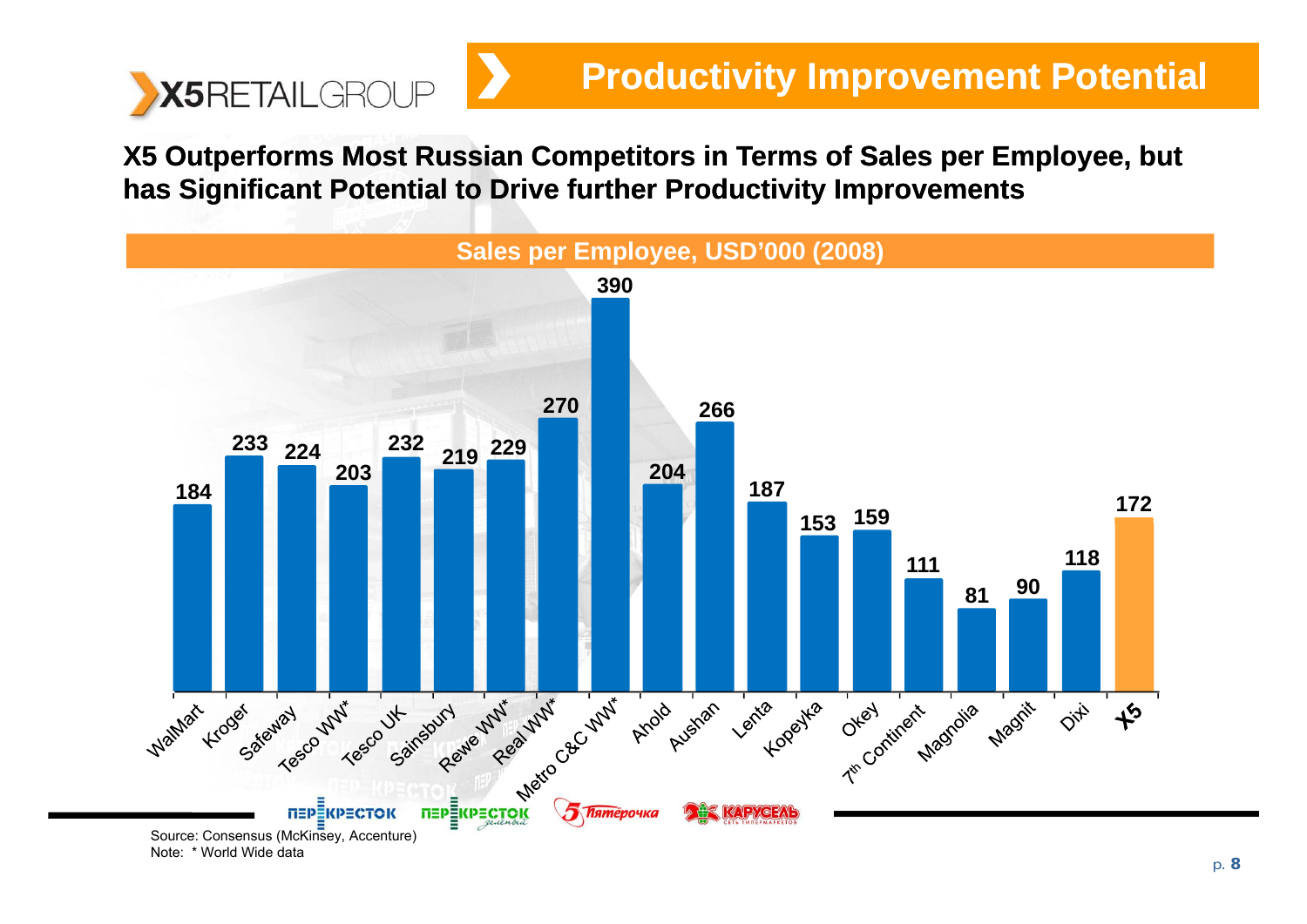

#### We Have Conducted a Comprehensive Analysis to Reveal Areas for In-Store **Productivity Improvement**

- $\checkmark$  $\checkmark$  Bottom-up and top-down approaches were used
- $\checkmark$  Bottom-up analysis enabled to assess the efficiency of working time spent by staff in stores
- $\checkmark$ Top-down analysis enabled to assess maturity of our businessprocesses, their impact on staff productivity and to identify areas for improvement



| <b>Format</b>                                                      | <b>Efficient</b>                        | <b>Working Time Utilization</b><br><b>Inefficient</b> |
|--------------------------------------------------------------------|-----------------------------------------|-------------------------------------------------------|
| <b>Discounter</b>                                                  | 76%                                     | 24%                                                   |
| Supermarket                                                        | 82%                                     | 18%                                                   |
| Hypermarket                                                        | 85%                                     | 15%                                                   |
| <b>THE PERCIPECTOR</b><br><b>ПЕРЕКРЕСТОК</b><br><b>перекресток</b> | <b>THE MAPYGEAL</b><br><b>Пятёрочка</b> |                                                       |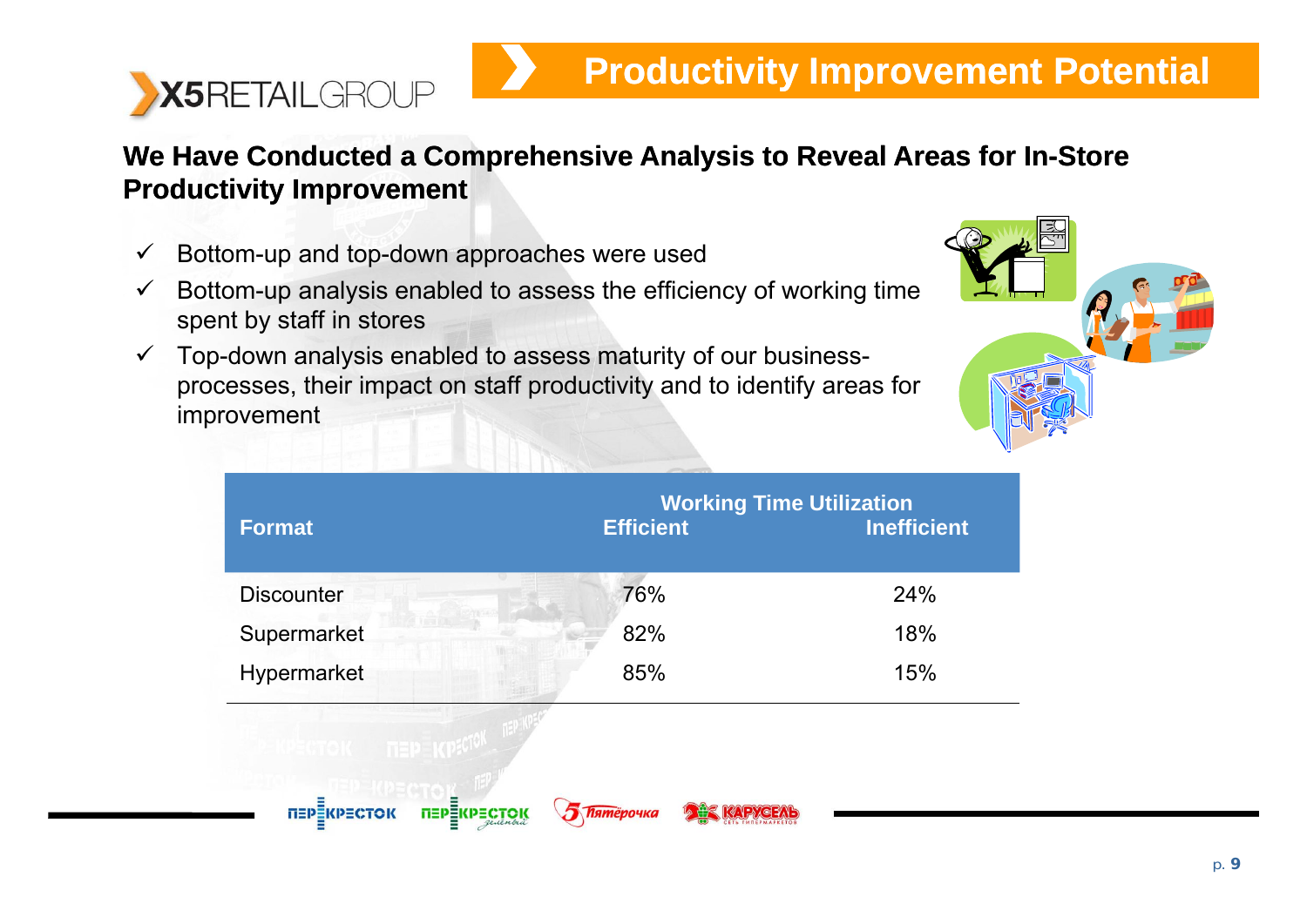

Bottom-Up Analysis Identified >20% Scope for Improving In-Store Staff Efficiency **by Introducing Best Practices and New Technologies**

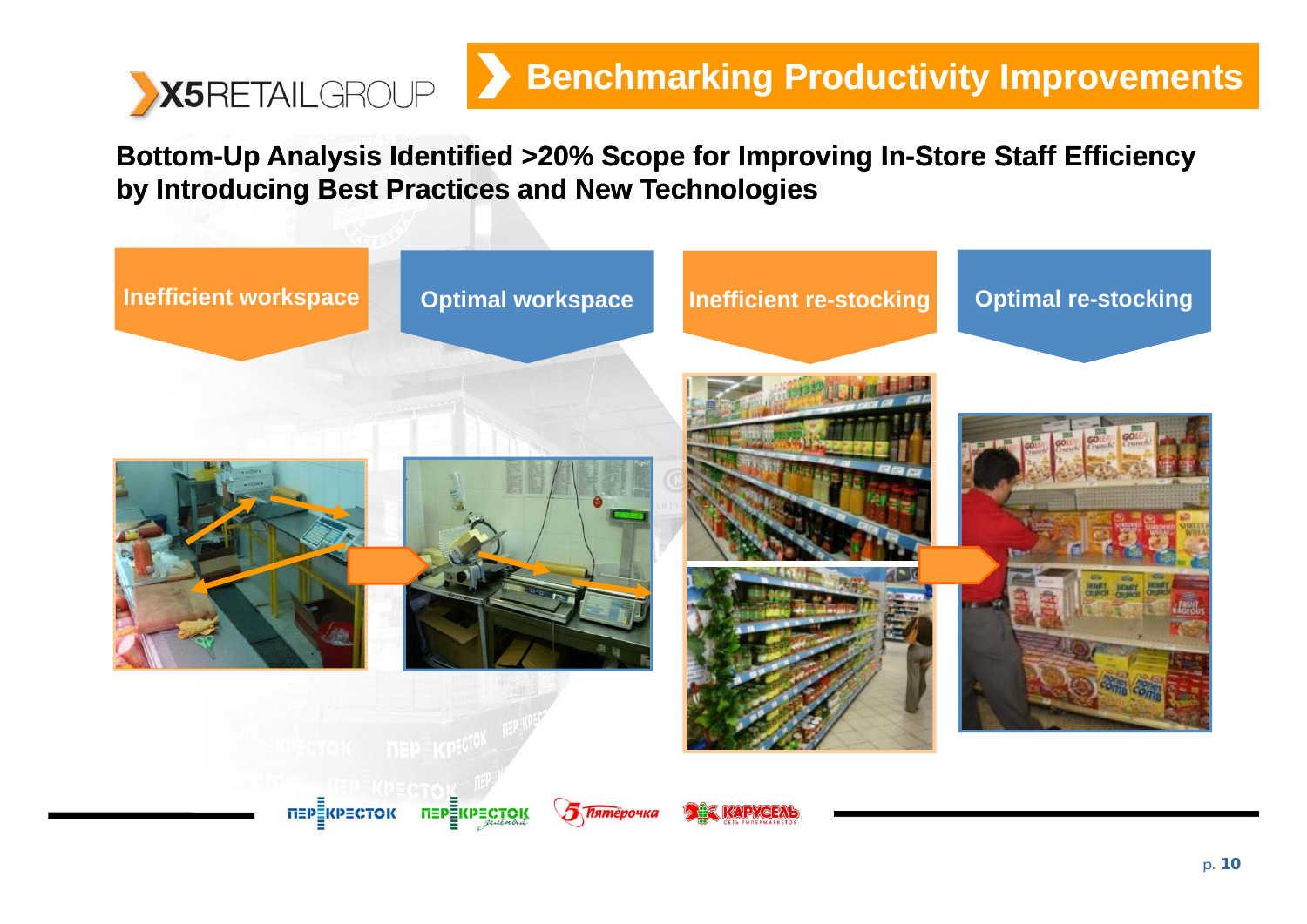

**ПЕРЕКРЕСТОК** 

**ПЕРЕКРЕСТОК** 

## **In-Store Productivity Objectives**

**Average Headcount Per Store by Format**



**We Target Material In-Store Personnel Optimization Through Application of New Technologies and Process Optimization**

**THE RAPYCEAL** 

**5 Пятёрочка**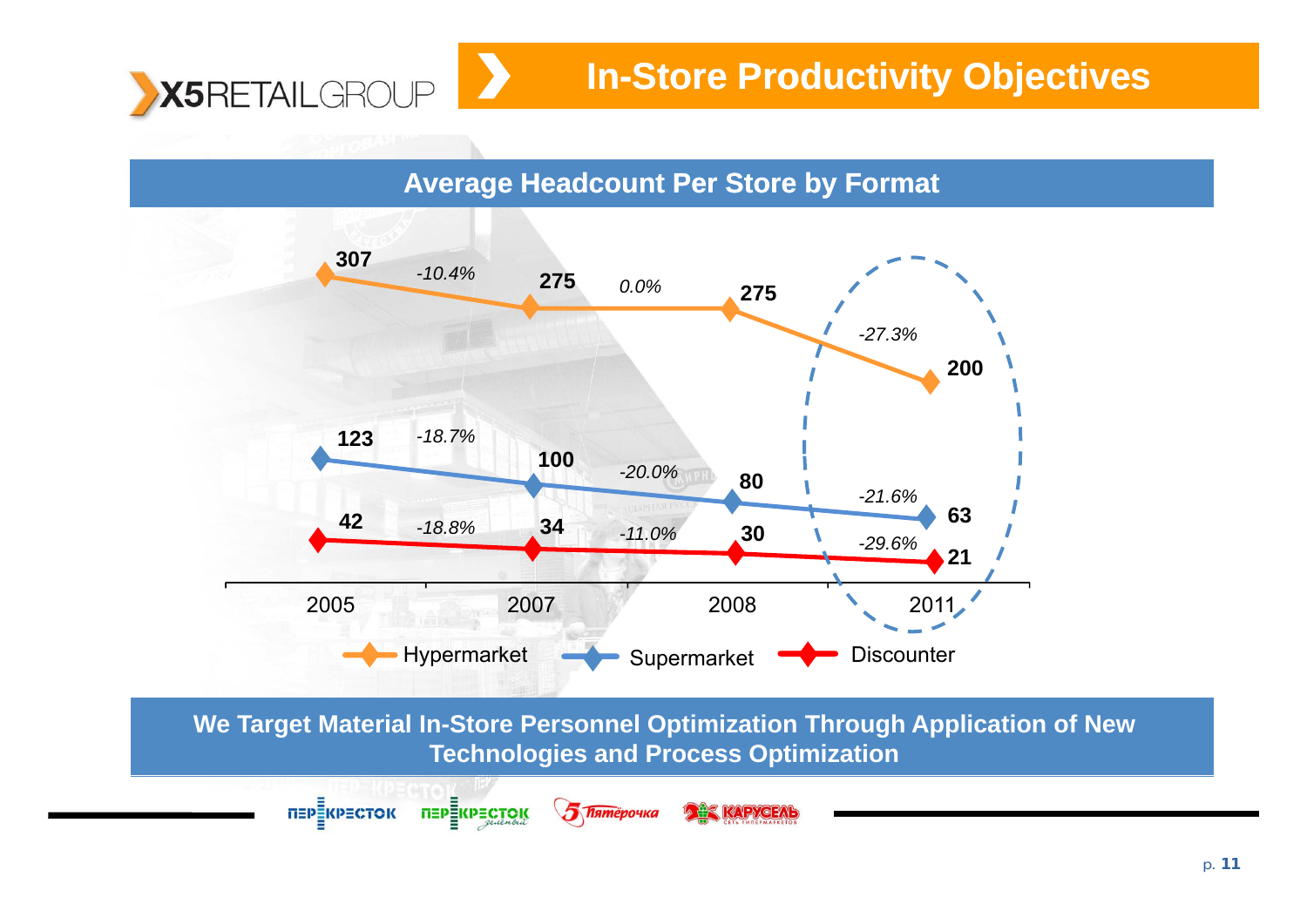

## **Recruiting and Retaining Talent**

#### Macro Economy Creates Opportunities to Improve Staffing and Workforce Quality



- Filling vacancies via open and transparent internal competition
- Independent search and recruitment of **Supermarket**<br>
candidates<br>
Discounter candidates
- Introduction of a comprehensive adaptation system for employees

| <b>Format</b>      | <b>Staffing level</b> |       |         |  |
|--------------------|-----------------------|-------|---------|--|
|                    | 2007                  | 2008  | H1 2009 |  |
| <b>Hypermarket</b> | 94.0%                 | 98.3% | 98.3%   |  |
| <b>Supermarket</b> | 97.0%                 | 97.6% | 97.4%   |  |
| <b>Discounter</b>  | 90.0%                 | 95.8% | 97.3%   |  |

| <b>Format</b>      |       | <b>Turnover</b> |               |
|--------------------|-------|-----------------|---------------|
|                    | 2007  | 2008            | <b>HQ2009</b> |
| <b>Hypermarket</b> | 45.0% | 47.1%           | 19.6%         |
| <b>Supermarket</b> | 64.0% | 58.8%           | 21.6%         |
| <b>Discounter</b>  | 68.0% | 68.7%           | 28.1%         |



L<del>W</del> MARYERA

**5 Пятёрочка**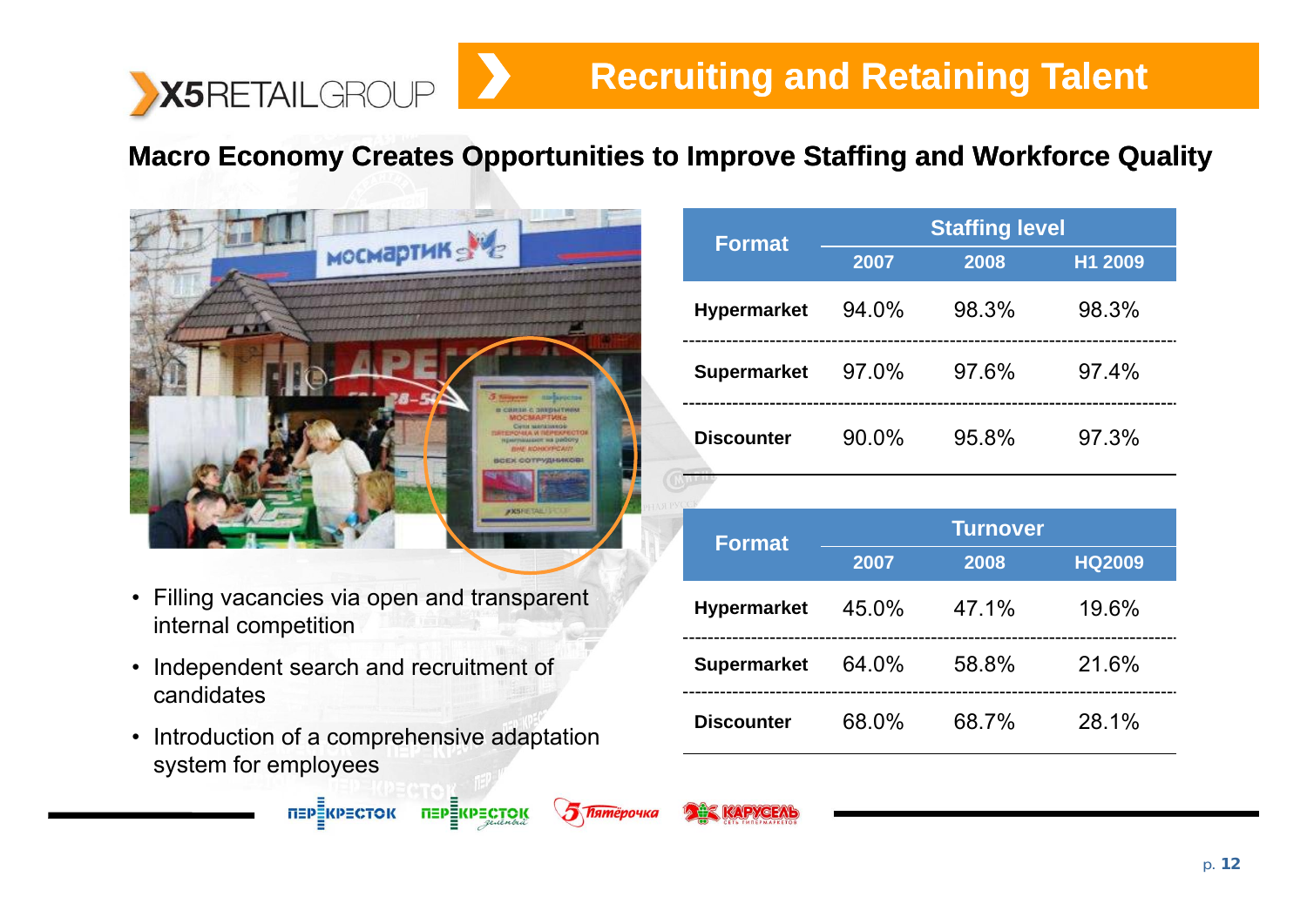#### **Commitment to Training & Development** X5RETAILGROUP

Corporate T&D Centers in Key Regions of X5's Presence – Unique Advantage in **the Framework of Fast Growth and M&A Activity**

#### **Corporate T&D Centers**

- 9 **Moscow**
- 9 **Saint-Petersburg**
- 9 **Nizhniy Novgorod**
- 9 **Kazan**
- 9 **Lipetsk**
- 9 **Samara**
- 9 **Krasnodar**
- 9 **Rostov-on-Don**
- 9 **Ekaterinburg**
- 9 **Chelyabinsk**



X5 Retail Group trained in total c.4,000 employees of newly acquired companies at Corporate T&D Centers in 2008

п≡р≣кр≡сток

**ПЕРЕКРЕСТОК** 

**5 Пятёрочка** 

|                    | # of Employees |
|--------------------|----------------|
| Karusel            | 3.254          |
| Korzinka           | 360            |
| Strana Gerkulesiya | 336            |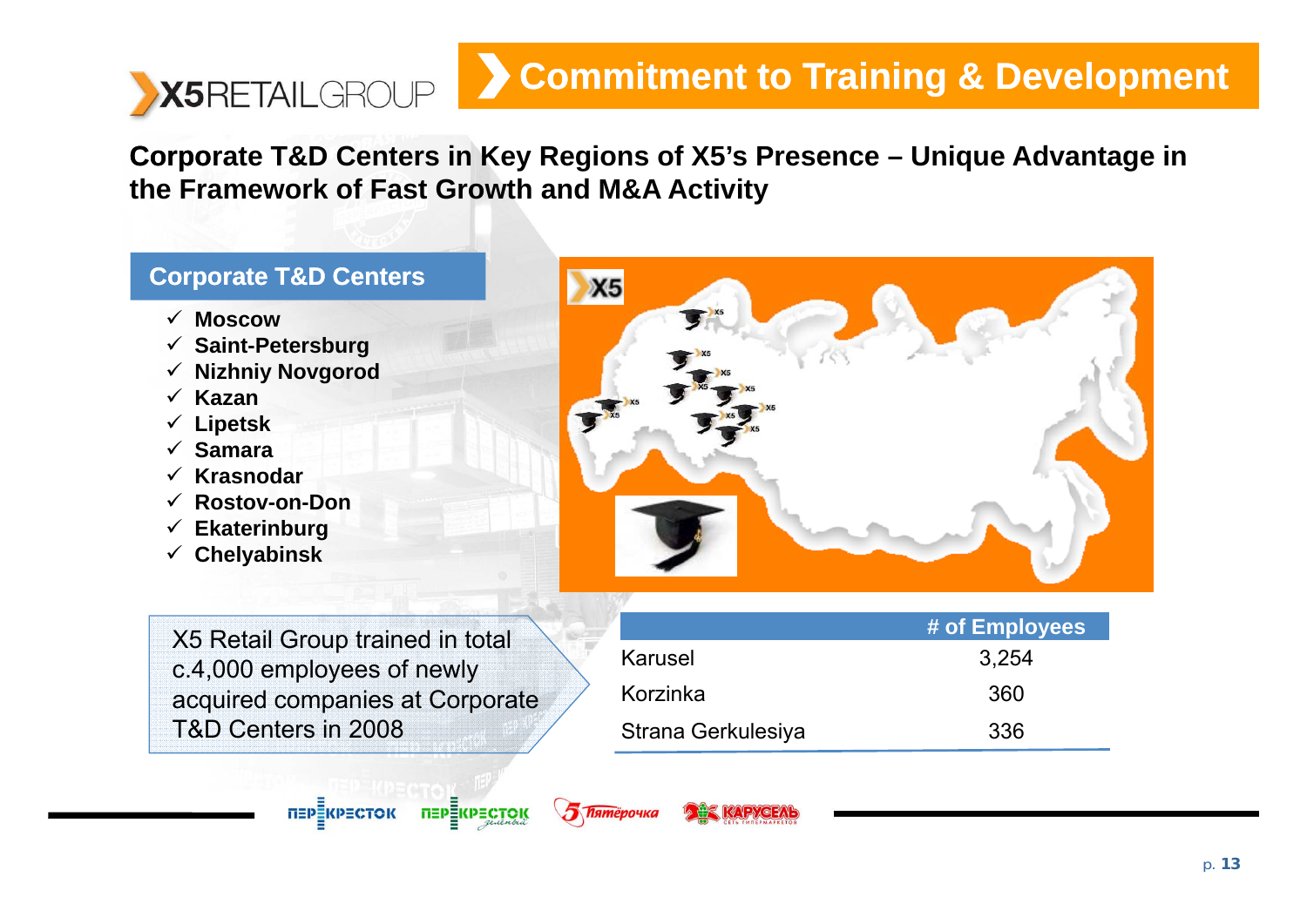

 $\epsilon$  or  $\epsilon$  or  $\epsilon$  or  $\epsilon$  or  $\epsilon$  or  $\epsilon$  or  $\epsilon$  or  $\epsilon$  or  $\epsilon$  or  $\epsilon$  or  $\epsilon$  or  $\epsilon$  or  $\epsilon$  or  $\epsilon$  or  $\epsilon$  or  $\epsilon$  or  $\epsilon$  or  $\epsilon$  or  $\epsilon$  or  $\epsilon$  or  $\epsilon$  or  $\epsilon$  or  $\epsilon$  or  $\epsilon$  or  $\epsilon$  or  $\epsilon$  or  $\epsilon$  or  $\epsilon$ 

| <b>Programs for</b><br><b>Head Office</b>                  | <b>In-House</b><br><b>Trainers</b>  | • Introduction to business<br>• Corporate culture<br>• Communication skills<br>• Decision-making skills<br>• Planning and management<br>• Presentation skills<br>• Stress management                       | · Situation management<br>• Persuasion skills<br>• Monitoring and feedback<br>• Negotiation skills<br>• Motivation of employees<br>• Results orientation |                                                                                             |
|------------------------------------------------------------|-------------------------------------|------------------------------------------------------------------------------------------------------------------------------------------------------------------------------------------------------------|----------------------------------------------------------------------------------------------------------------------------------------------------------|---------------------------------------------------------------------------------------------|
| <b>Employees</b>                                           | <b>External</b><br><b>Providers</b> | Finance for non-finance functions<br>Category management<br>$\bullet$<br>• Introduction of changes<br><b>Emotional intelligence</b>                                                                        |                                                                                                                                                          | <b>Number of Trained</b><br><b>Employees</b><br>2008: 26,291 people<br>9M'09: 29,894 people |
| <b>Programs for</b><br><b>In-Store</b><br><b>Personnel</b> | <b>In-House</b><br><b>Trainers</b>  | • Store functions<br>. Regulatory & legislative issues . Trade programs<br>• Product handling technologies • Category management<br>• Store security<br>• Inventory stock-taking<br>• Cashier technologies | • Product safety<br>• Cashier skills<br>• Merchandising<br>• Warehouse functions                                                                         |                                                                                             |
|                                                            | <b>TIEPEKPECTOK</b>                 | <u>Иятёроч</u>                                                                                                                                                                                             |                                                                                                                                                          |                                                                                             |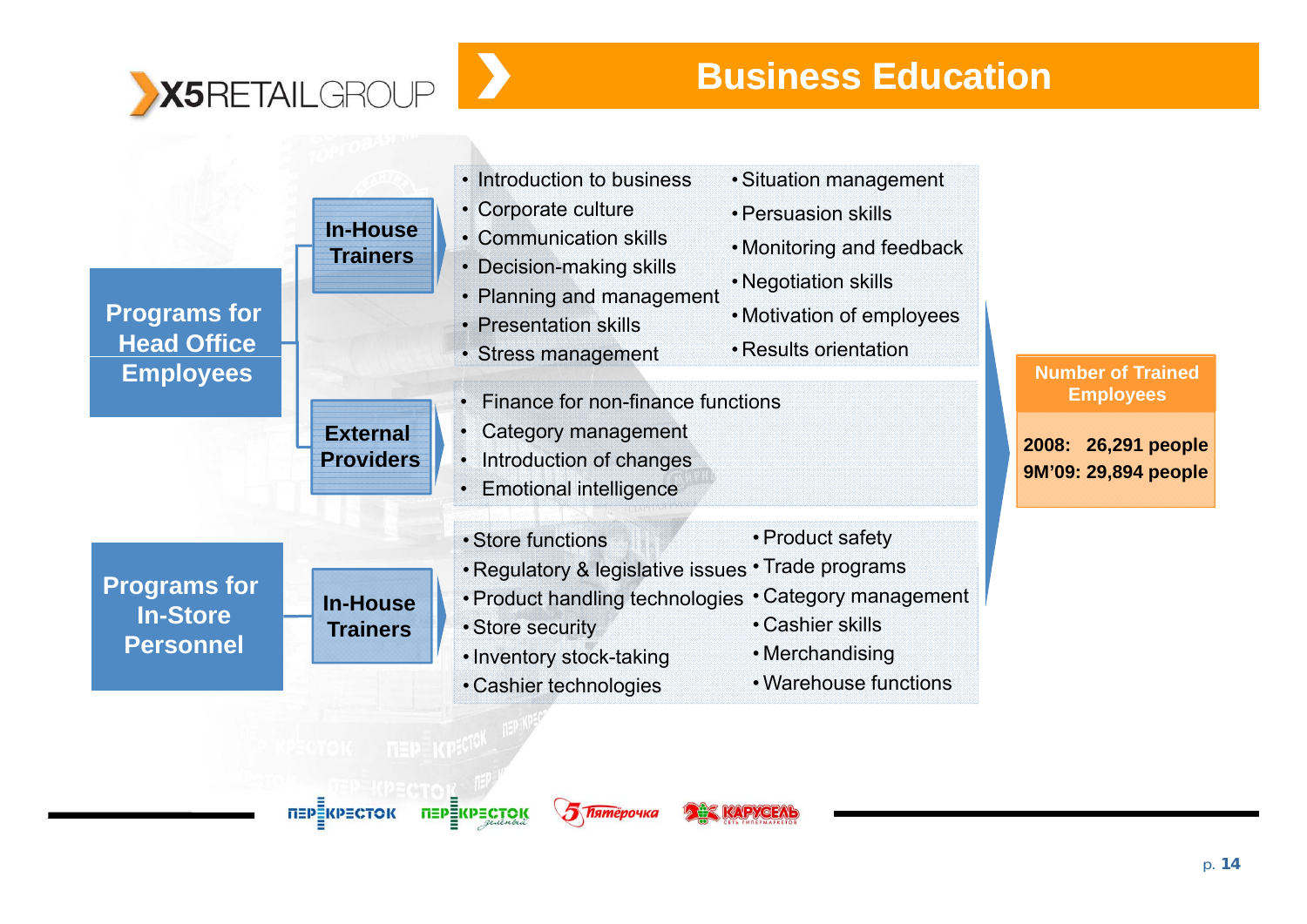#### **Corporate University for New Employees**  X5RETAILGROUP



#### **'SHOPPER' PROGRAM**

• Quality of store functioning

**ПЕРЕКРЕСТОК** 

**5 Пятёрочка** 

- •Customer service level
- • Layout of goods and assortment inventory
- Store staff work

п≡р≣кр≡сток

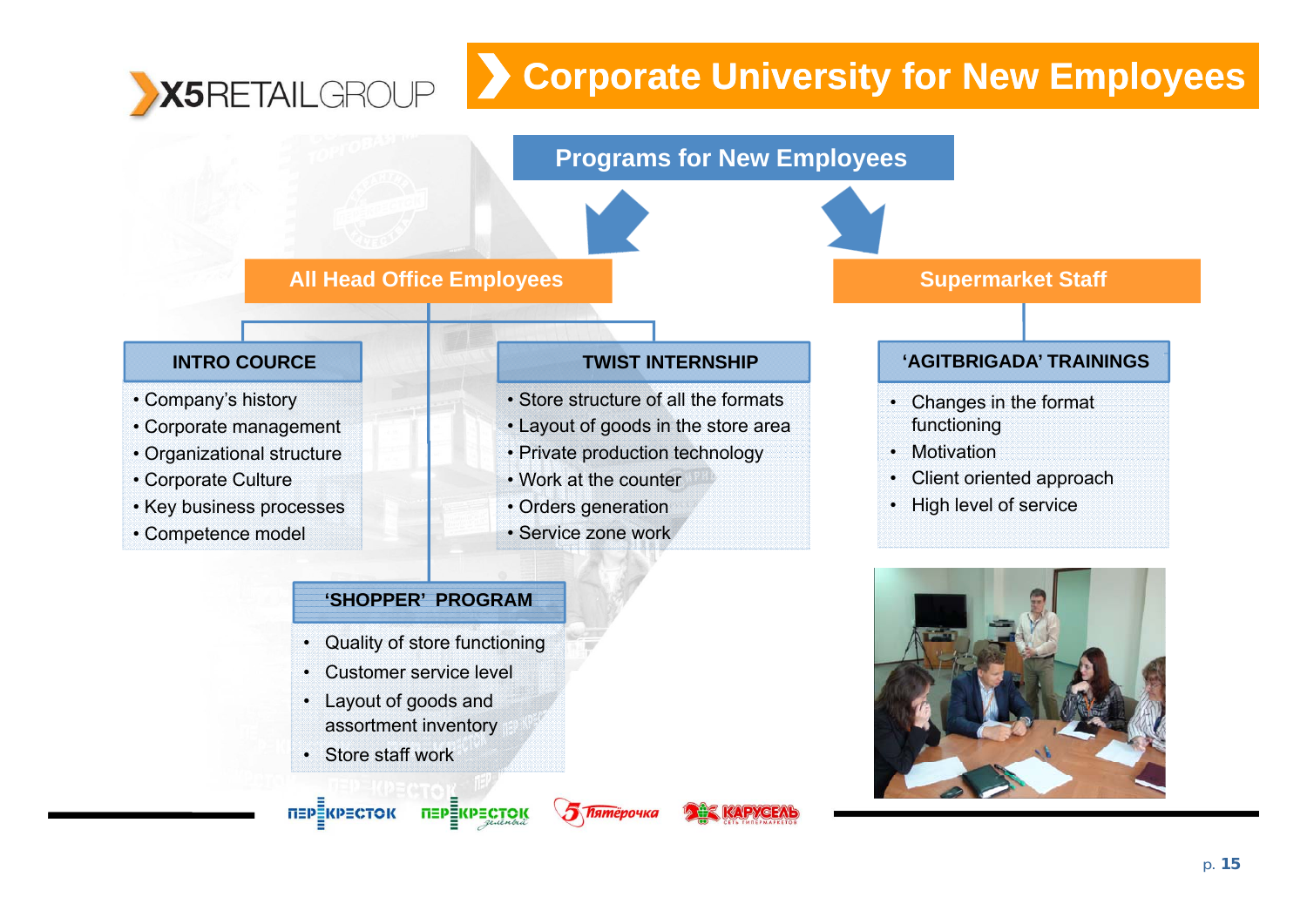

## **Building X5's Corporate Culture**

**Training on Corporate Culture Commitment to Company Pride Newsletter and Intranet Events and AwardsExcellence Business EthicsEXAMPLE STATE IS A Training on Business Ethics A Thing We Do the Right Thing Employee Code of Conduct Training on Business Ethics Le gal & re gulator y compliance g gy Respect People • "Respect for the Individual" Program The Retailer & Partner "Serving Our Customers" Program Community Engagement Programs**

#### **Valuing Our People's Potential**

**MEDEKPECTOK NEPEKPECTOK** 

**Material** 

**5 Пятёрочка**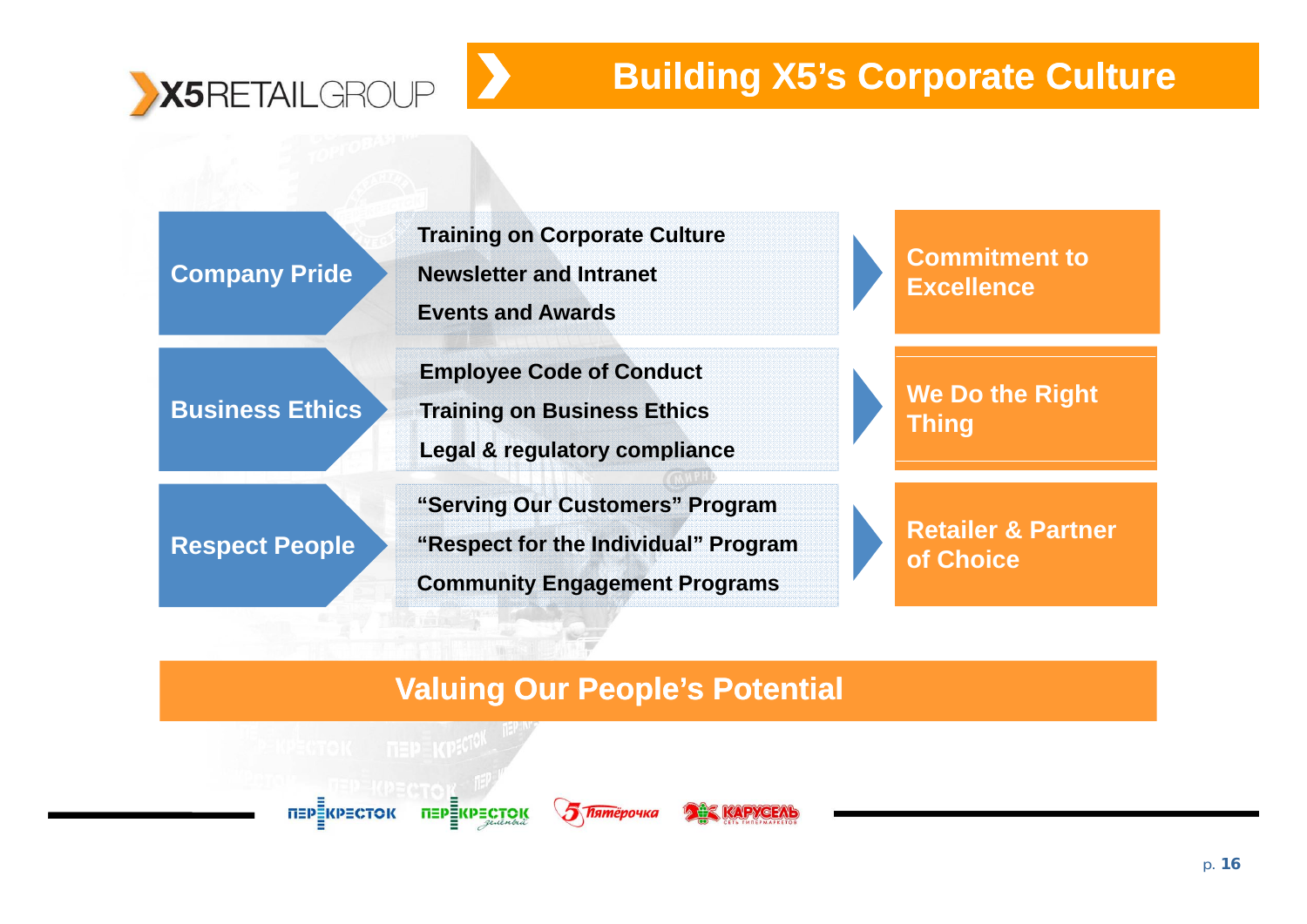

## **Company Pride**





TEP KPECTOK TEP KPECTOK

**5 Пятёрочка** 

*<b>DER KAPYCEAL*